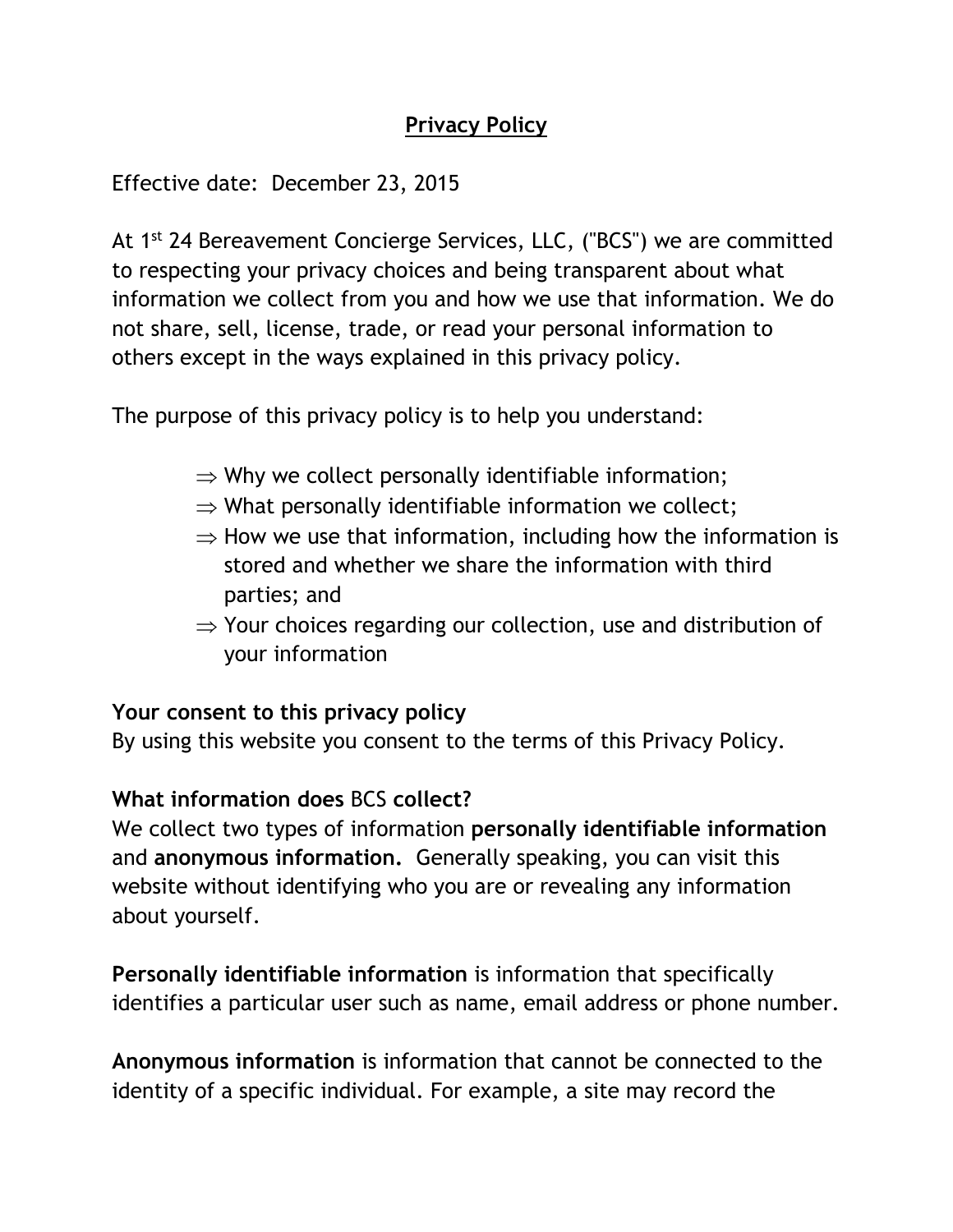number of visits to a particular page that occur in a given period of time, but that does not necessarily provide the names or other identifying information of each visitor.

When you subscribe to our newsletter, place an order for our services, or enroll in one of our courses, we collect certain information to process your request for information and/or services.

### **What are cookies and how are they used**?

Cookies are small data files, typically made up of a string of text, that assign you a unique identifier. This information enables our website to receive information from your computer to provide a more tailored and user-friendly experience for you. For example, if you login to our site we may be able to personalize your experience by recognizing your name when you return to the site, save your login and your password, or enable a shopping cart. Our newsletters may use cookies to measure the effectiveness of our marketing efforts (for example, tracking the clicks on the links in our emails and newsletters) or we may use cookies to determine the number of times website visitors have accessed a particular area or page on the website. Most web browsers have a function that allows you to delete existing cookies on your device or you can set your browser option so that your device does not receive or except cookies.

## **How does** BCS **use the information we collect?**

## Non-personally identifiable information

We may use non-personally identifiable information, like data about the most visited site pages or the duration of certain site page visits that are not tied to a specific site user, to maintain, improve, and protect our site and our product and service offerings.

# Personally identifiable information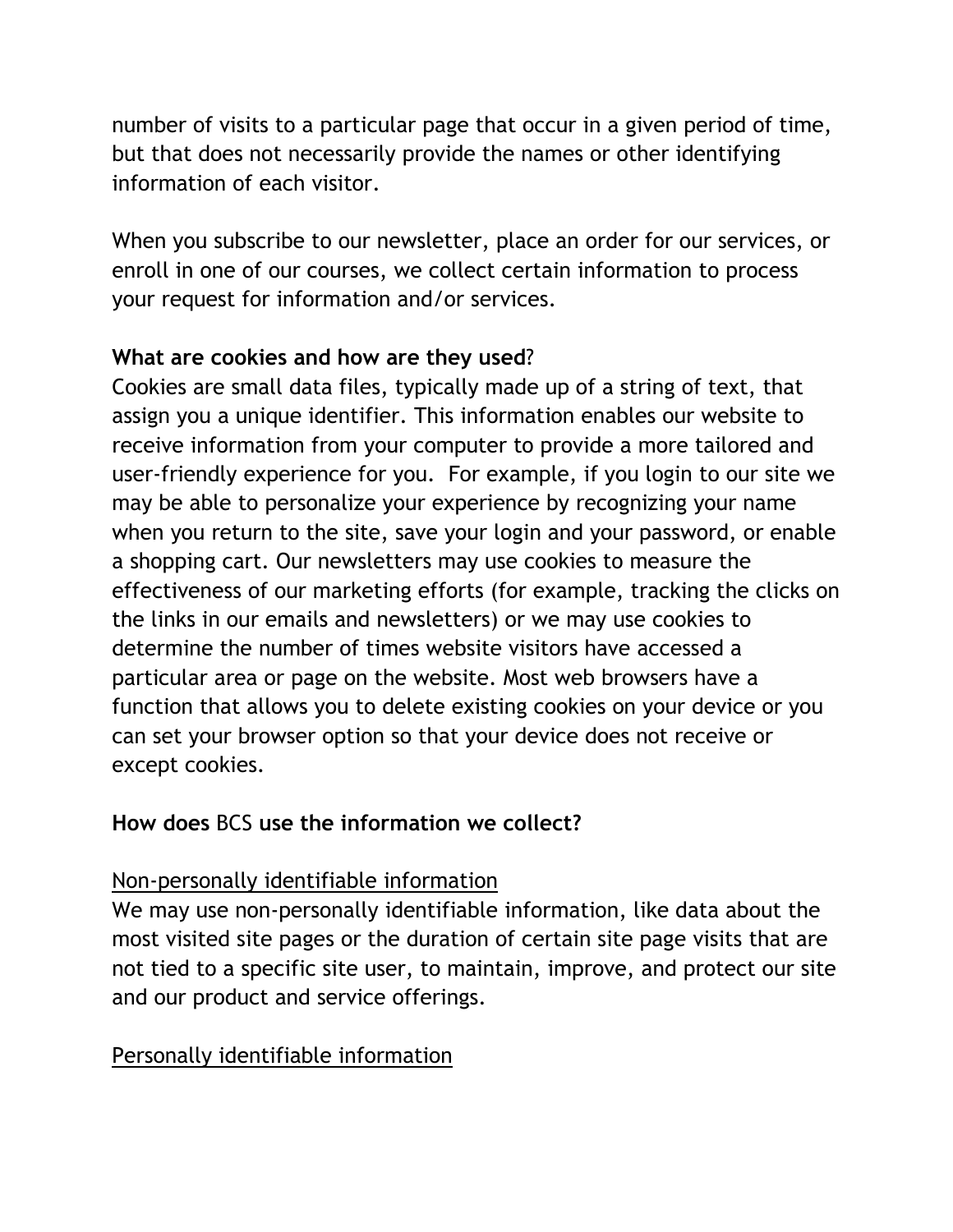When you sign up for our newsletter, we use the name and email address that you provided to subscribe to our newsletter and/or our email list. We will send you periodic newsletters and/or emails. We store the name and email address that you provided in an SSL encrypted database. [NOTE: MOST EMAIL PROVIDERS HAVE SSL ENCRYPTED DATABASES BUT CHECK WITH YOURS TO MAKE SURE BEFORE INCLUDING THIS]

When you purchase our products and/or services we use the personal information you provide to process the transaction and deliver your product and/or service, and to provide you customer service as necessary. We store this information in an SSL encrypted database. [NOTE: MOST EMAIL AND PAYMENT PROVIDERS HAVE SSL ENCRYPTED DATABASES BUT CHECK WITH YOURS TO MAKE SURE BEFORE INCLUDING THIS]

### Blog

Our website offers publicly accessible blogs and/or community forums. You should be aware that any information you provide in these areas may be read, collected, and used by others who access them. To request removal of your personal information from our blog or community forum, you may email us at **NOTE: WHAT WILL BE THE COMPANY EMAIL ADDRESS.** We may or may not be able to remove your personal information, in which case we will let you know if we are unable to do so and why.

#### Social Media Widgets

Our website includes several social media features, including [Facebook, Twitter, Pinterest, YouTube, Instagram, Linked In, etc. ONLY INCLUDE IF YOU HAVE THESE} buttons. These Features may collect your IP address, the pages you are visiting on our site, and may set a cookie to enable the feature to function properly. These features and widgets are either hosted by a third party or hosted directly on our Site. Your interactions with these features and widgets are governed by the privacy policy of the company providing the features.

#### **Is my personally identifiable information secure?**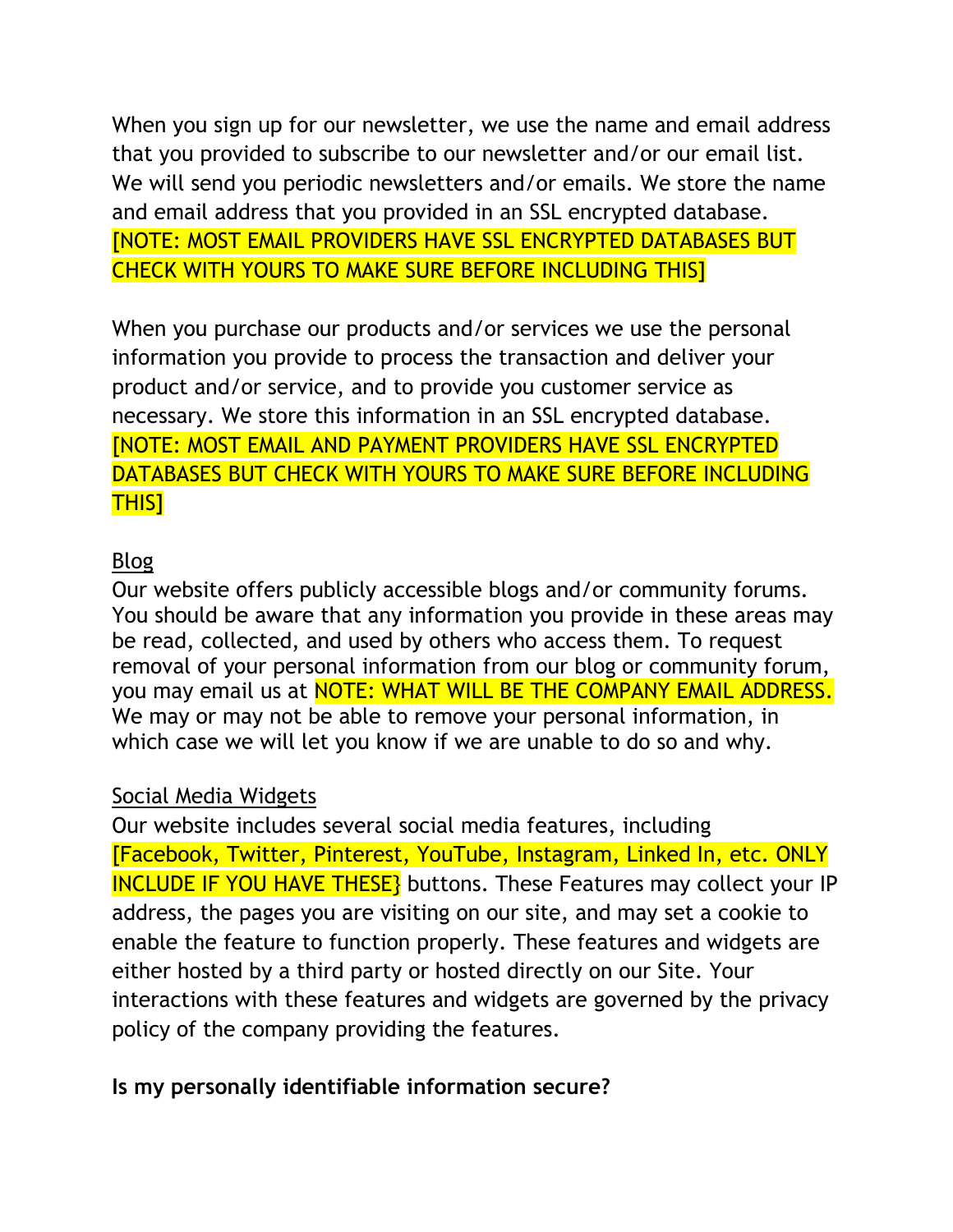The security of your personally identifiable information is extremely important to BCS. We use **[NAME OF YOUR PAYMENT PROCESSOR]** to process your purchases of our products and services. Your information is stored in an SSL encrypted database. **[NOTE: MOST PAYMENT PROVIDERS** HAVE SSL ENCRYPTED DATABASES BUT CHECK WITH YOURS TO MAKE SURE BEFORE INCLUDING THIS]

Be sure to keep in mind the no method of transmission over the Internet or method of electronic or physical server storage is 100% secure. While we value the privacy and security of your personal information, we cannot guarantee against or prevent potential security breaches, nor can we assure you that the personally identifiable information that you provide us will never be disclosed in a manner inconsistent with this privacy policy.

If you have any reason to believe that the security of your information has been compromised, please email us immediately at **INSERT COMPANY** EMAIL ADDRESS.

## **Does BCS share my personal information with third parties?**

Except in situations described in the next paragraph, we will not sell or give any personally identifiable information to any third parties.

We may however be required by law enforcement or judicial authority to provide personally identifiable information to the appropriate governmental authorities. If requested by law-enforcement or judicial authorities, we will provide this information on receipt of the appropriate documentation. We may also release information to law-enforcement agencies or other third parties if we feel it is necessary to protect the safety and welfare of our personnel or to enforce our Terms of Use.

## **Does this website comply with the Children's Online Privacy Protection Act?**